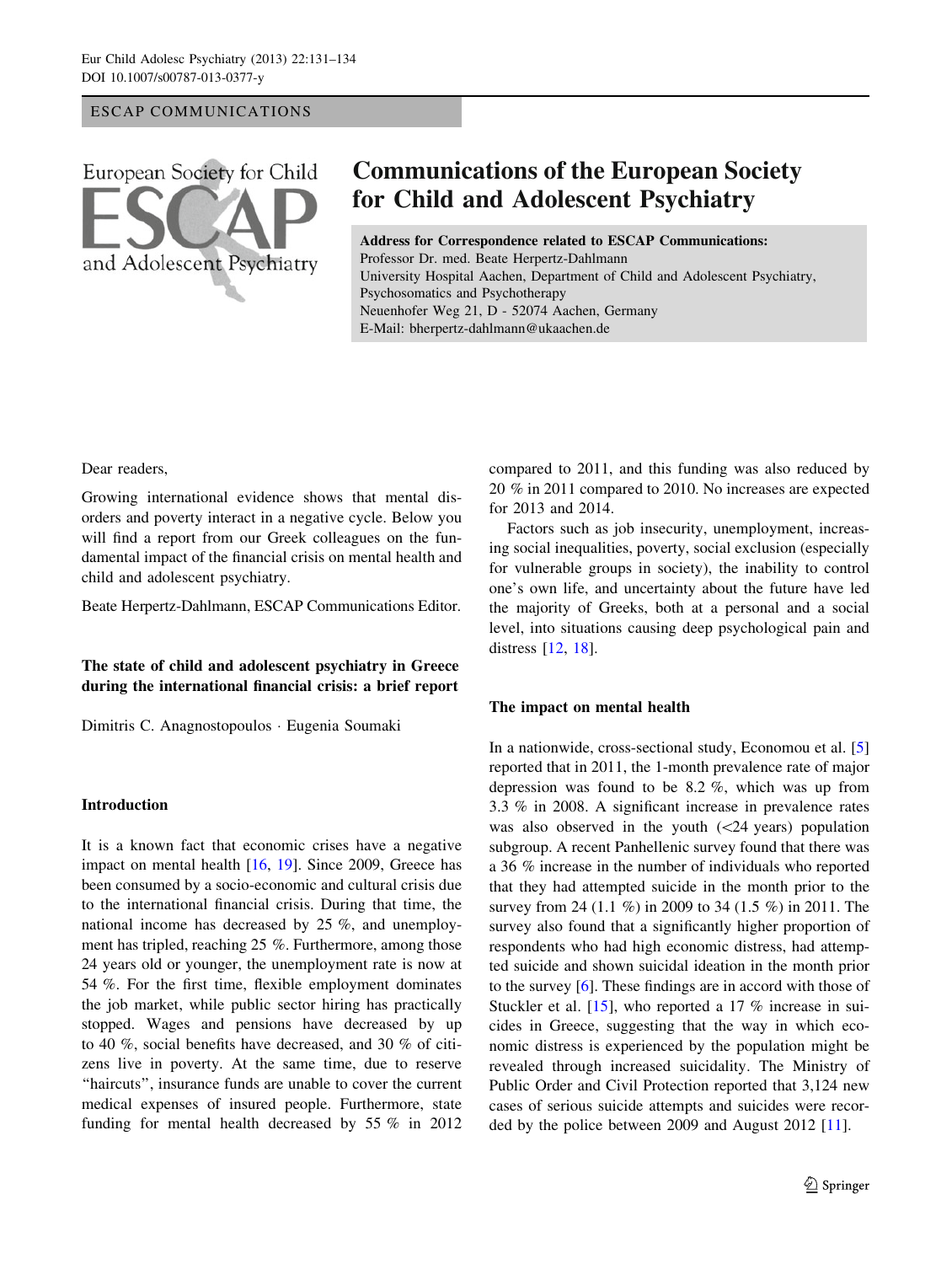Giotakos et al. [\[9](#page-2-0)] investigated the possible impact of the current economic crisis on mental health in Greece, exploring the association between two economic indicators (unemployment and average income) and mental health variables (psychiatric clinic admittance, visits to outpatient departments and emergency units, suicides, homicides, mortality rates, and divorces). A significant correlation was identified between unemployment and visits to outpatient departments ( $R^2 = 0.40$ ,  $p = 0.001$ ) and emergency units  $(R^2 = 0.49, p = 0.0002)$ . In addition, the unemployment rate during the period of 1981–2008 was positively associated with the number of homicides ( $R^2 = 0.16$ ,  $\beta =$ 0.000049,  $p = 0.03$ ) and the number of divorces ( $R^2 =$ 0.20,  $\beta = 0.005$ ,  $p = 0.02$ ) during the same period. The average income showed a positive association with visits to both outpatient departments ( $\mathbb{R}^2 = 0.55$ ,  $p < 0.001$ ) and emergency units ( $R^2 = 0.37$ ,  $p = 0.004$ ).

According to a statement made by the Ministry of Health Directorate for Mental Health, patient visits to emergency units, outpatient departments, and mental health clinics in the National Health Care general hospitals have increased by 120 % in the last 3 years [\[10](#page-2-0)].

More specifically, in terms of the mental health of children and adolescents, negative consequences can be seen both in the child psychiatric services provision system and the broader environment in which the children and adolescents are raised (family, school, social models and values) [[1,](#page-2-0) [13](#page-2-0)].

In terms of the provision of child and adolescent mental health services (CAMHS), the ex-post evaluation of the National Action Plan Psychargos, which covered the period of 2000–2009, showed that the development of psychiatric services for children has followed a different course compared to that for adults, as only 30 % of the planned services have actually been created. Furthermore, the distribution of child psychiatric services has been uneven, as there tend to be more in the Attica Prefecture (to which the city of Athens belongs). In some prefectures, there are no child psychiatric services [\[17](#page-3-0)]. Because of the financial crisis, the plan to develop child psychiatric services, which has been in place within the framework of the psychiatric reformation since 2000, has been effectively cancelled. Furthermore, a large number of community centres, psycho-social rehabilitation units, and highly specialised establishments have suspended their operation. The impact was particularly severe for units dealing with special categories of disorders, such as pervasive developmental disorders and learning disabilities. Typical examples of the situation include the following: (a) in the city of Piraeus, all community CAMHS ( $n = 6$ ) have suspended their activity; (b) the Hellenic Centre for Mental Health and Research (1956), which is the largest and most comprehensive outpatient institution and the first community psychiatric service for children and adolescents in Greece, was forced to merge its services in Attica (as has been seen with the Autistic Children Unit and the Special Education Service for Mentally Disabled Adolescents), to cancel deinstitutionalisation programmes, and to shut down accommodation units for deinstitutionalised patients, while it is also planning to suspend branch operations outside Attica; (c) the Sikiarideio Foundation (1941), which is the oldest institution for mentally disabled children, has suspended all services; and (d) the Perivolaki (1983), a leading institution for autistic child-care, has shut down two of its three community units, including day-care centres, short-term accommodations for children, and diagnosis and support units.

The existing National Healthcare System CAMHS, which forms the core of the service provision system, now operates with 10–40 % fewer employees, who are not paid regularly and whose salaries have been cut by 40 %. A large portion of the more experienced personnel has been forced into retirement. At the same time, the number of new cases has increased, and the demand for supportive work within the community (due to the collapse of social services) and schools (due to insufficient psychological services) has also increased. The fact is that child psychiatric services are now called upon to substitute and assume the work of others. Furthermore, an increasing number of patients is leaving the private sector to seek care within the public system. A recent survey in a representative sample of both public and private child psychiatric institutions in Athens, Piraeus, and Thessaloniki compared data from 2007 and 2011 (two years before and two years after the implementation of austerity measures). Findings revealed a 39.8 % increase in new cases in public outpatient services for children and 25.5 % for adolescents, while percentages have dropped by a total of 35.4 % in the private sector between the years 2007 and 2011 [\[2](#page-2-0)]. As a result, both the waiting list and waiting time are now longer. In most CAMHS, the waiting time for ordinary cases has tripled and is now longer than a month, while in special cases, it can be up to 1 year. Thus, negative factors for the quality of services provided continue to accumulate [[4\]](#page-2-0).

The situation is further aggravated by the impact of the crisis on families. Changes in socio-economic conditions, the disintegration of institutions, continuous frustration, the lack of boundaries, the confusion of roles, serious conflicts, and discord in family life undermine the enabling/supportive role of the family framework [\[1](#page-2-0), [13\]](#page-2-0).

Equally severe is the impact of the crisis on schools, which are being constantly undermined and devalued, both at a material level, with the lack of necessary funding and its consequences on school operation, and through the vicious disparagement of educators.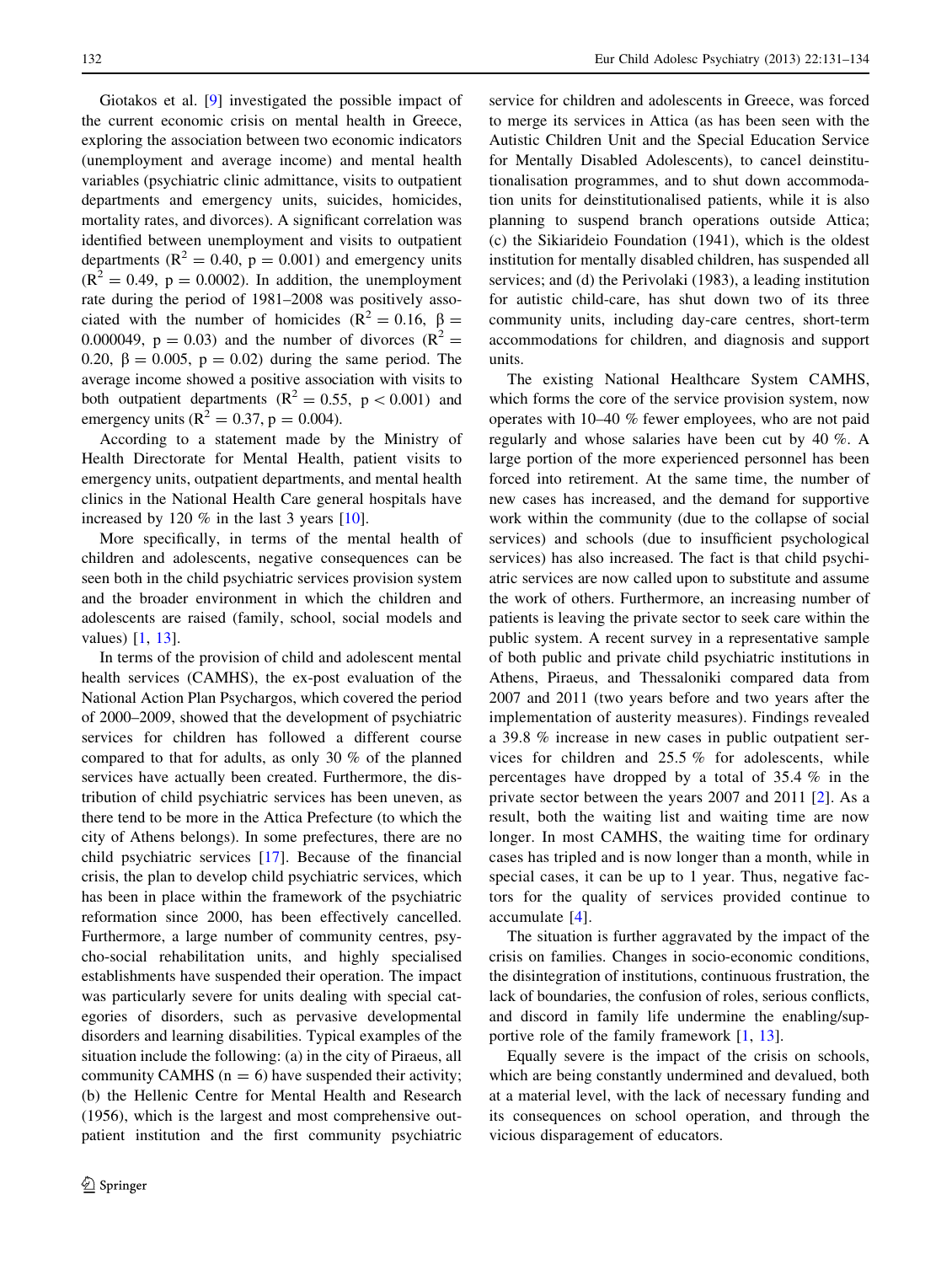<span id="page-2-0"></span>The combination of all of these factors has led not only to the multiplication of new cases, which therefore leads to a rise in demand for child psychiatric services, but also to a qualitative change in the severity of psychopathology dealt with in everyday clinical practice. Findings from the survey [2] mentioned above showed that cases of psycho-social problems have risen by 40 %, cases of conduct disorders have risen by 28 %, cases of suicide attempts have risen by 20 %, cases of school refusal have risen by 25 %, cases of bullying have risen by 22 %, cases of the use of illegal addictive substances have risen by 19 %, and cases of family discord have risen by 51 % (due to parental unemployment, serious financial problems, and exorbitant debts). Data from adolescent inpatient units showed an admission increase of up to 84 %, with diagnoses on admission of borderline conditions, severe behavioural disorders, acute psychotic crises, self-harm behaviours, and other similar conditions constituting 78 % of the total cases in 2011, compared to only 48 % in 2007 [2].

Borderline states are now more common, and generalised substance abuse has spread throughout the majority of schools, along with bullying and racist behaviours. Acting out behaviour is commonly the main mechanism for the expression of adolescent psychopathology, both at an individual and a social level. Finally, what is most disconcerting is the acceptance of raw violence against the "other" (for example, the immigrant, the mentally vulnerable, and the disabled) by a clearly defined, albeit still limited, portion of adolescents and youth [1].

Faced with this situation, the community of child psychiatrists has intensified its efforts to support public services by offering additional services, developing common actions with other health workers, consolidating its alliances with other social parties (the Church, insurance organisations, patient associations, etc.), enhancing its advocacy role so that decision makers might change health policies, and using its scientific tools to promote further research and substantiate data on the current state of child mental health.

### Epilogue

We strongly believe that the imminent backtracking of child and adolescent mental health in our country must be dealt with by the Greek society itself, both in regards to its general causes and its domestic particularities. However, we also agree with the WHO/Europe and EU experts who have underlined the danger of the decline and backtracking of the European mental health state because of the austerity measures implemented due to the financial crisis [7, 8, 14, [19](#page-3-0)]. In this situation, the advocacy role of academic and professional organisations of child and adolescent psychiatrists, at both a national and a European level, is crucial to

maintain the good practice of child psychiatry for the benefit of children and their families [3].

Dimitris C. Anagnostopoulos MD

Associate Professor of Child and Adolescent Psychiatry 1st Psychiatric Department, Medical School National and Kapodistrian University of Athens, Greece e-mail: dimitris1952@googlemail.com

Eugenia Soumaki MD Child Psychiatrist, Academic Director Children's Mental Health Foundation ''Spyros Doxiadis'' Athens, Greece

## References

- 1. Anagnostopoulos DC, Soumaki E (2012) The impact of socioeconomic crisis on mental health of children and adolescents. Psychiatriki 23(1):15–16
- 2. Anagnostopoulos DC, Soumaki E (2012) Financial crisis and child and adolescent mental health services in Greece. Psychiatriki (in press, in Greek)
- 3. Cooper CL, Goswami U, Sahakian BJ (2009) Mental capital and wellbeing. Wiley-Blackwell, London
- 4. Christodoulou GN, Ploumpidis DN, Christodoulou NG, Angnostopoulos DC (2012) The state of psychiatry in Greece. Int Rev Psychiatry 24(4):301–306
- 5. Economou M, Madianos M, Peppou LE, Patelakis A, Stefanis CN (2012) Major depression in the era of economic crisis: a replication of a cross-sectional study across Greece. J Affect Disord (Epub ahead of print)
- 6. Economou M, Madianos M, Theleritis C, Peppou L, Stefanis CN (2012) Increased suicidality amid economic crisis in Greece. Lancet 378(9801):22–28. doi:[10.1016/S0140-6736\(11\)61638-3](http://dx.doi.org/10.1016/S0140-6736(11)61638-3) (October, p 1459, ISSN 0140-6736)
- 7. Eurochild (2011) How the economic and financial crisis is affecting children and young people in Europe. Report based on evidence collected through Eurochild membership January 2011. [http://www.eurochild.org.](http://www.eurochild.org) Accessed 20 Aug 2012
- 8. Gili M, Roca M, Basu S, McKee M, Stuckler M (2012) The mental health risks of economic crisis in Spain: evidence from primary care centres, 2006 and 2010. Eur J Pub Health. doi: [10.1093/eurpub/cks035](http://dx.doi.org/10.1093/eurpub/cks035) (first published online 19 April 2012). Accessed 26 Oct 2012
- 9. Giotakos O, Karabelas D, Kafkas A (2011) Financial crisis and mental health in Greece. Psychiatriki 22:109–119 (in Greek)
- 10. <http://www.avgi.gr/ArticleActionshow.action?articleID=678938> (in Greek). Accessed 25 Oct 2012
- 11. <http://www.avgi.gr/ArticleActionshow.action?articleID=730570> (in Greek). Accessed 25 Oct 2012
- 12. Kentikelenis A, Karanikolos M, Papanicolas I, Basu S, McKee M, Stuckler D (2011) Health effects of financial crisis: omens of a Greek tragedy. Lancet 378(9801):1457–1458. doi[:10.1016/S0140-](http://dx.doi.org/10.1016/S0140-6736(11)61556-0) [6736\(11\)61556-0](http://dx.doi.org/10.1016/S0140-6736(11)61556-0) (published online 10 October 2011)
- 13. Marcus R, Gavrilovic M (2010) The impacts of the economic crisis on youth. Review of Evidence Overseas Development Institute, London
- 14. Proceedings mental health in times of economic crisis (2012) Directorate General for Internal Policies, European Parliament. [http://www.europarl.europa.eu/document/activities/cont/201208/](http://www.europarl.europa.eu/document/activities/cont/201208/20120827ATT49942/20120827ATT49942EN.pdf) [20120827ATT49942/20120827ATT49942EN.pdf.](http://www.europarl.europa.eu/document/activities/cont/201208/20120827ATT49942/20120827ATT49942EN.pdf) Accessed 25 Oct 2012